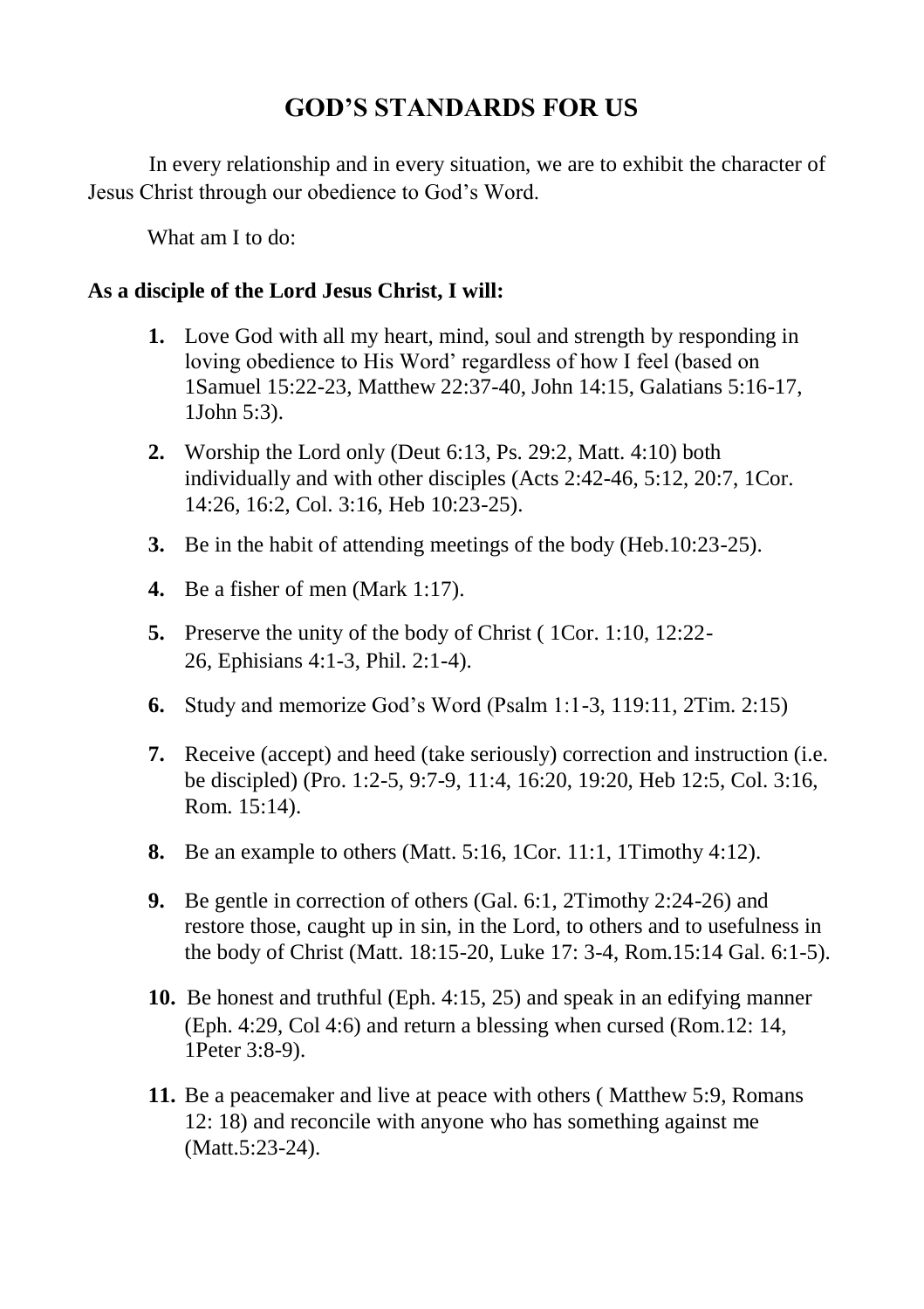- **12.** Deny myself and consider others as more important than myself (Luke 9:23-25, Phil. 2:3-8), serving them as Jesus did (Mathew 20:26-28, John 13:12-17, Ephesians 6:7-8).
- **13.** Do my own work and do it whole heartedly as for the Lord (Colossians 3:23-24, 1Thessalonians 4:11-12, 2Thess. 3:10-12).
- **14.** Exercise self-control and discipline (2Corinthians 5:14-15, Galatians 5:23, 1Timothy 4:7-8).
- **15.** Forgive from the heart (before the Lord) anyone who has sinned against me and be ready to grant forgiveness to anyone who asks me (Matthew 18: 21-22, 35, Mark 11:25-26, Luke 17:3-4).
- **16.** Practice biblical love in all my relationships (Matthew 5:44, John 13:33-34, Romans 13:8,10, 1Cornthians 13:4-8a; Ephesians 5:25, Titus 2:2-4).
- **17.** Marry only someone who belongs to the Lord (1Cor. 7:39).
- **18.** Honor God with my body ( 1Corinthians 6:19-20).
- **19.** Rid myself of all malice and all deceit, hypocrisy, envy, slander of every kind, quarreling, jealousy, outbursts of anger, factions, gossip, arrogance, disorder, strife, malicious talk, evil suspicions, sexual immorality, impurity and debauchery, idolatry and witchcraft, hatred, discord, fits of rage, selfish ambition, dissensions, envy, drunkenness, orgies, and the like; evil thoughts, theft, murder, adultery, greed, lewdness, and folly, homosexuality, swindling, self-indulgence; obscenity, foolish talk or coarse joking; lust, filthy language and lies. (I Pet. 2:1, 2Cor. 12:20, 1Tim 6:4, Gal. 5:19-20, Mark 7:21- 22, 1Cor. 6:9-10, Matt. 23:23, Eph. 5:4, Col. 3:5-9).
- **20.** Confess my sins to God and to other disciples (James 5:16; 1John 1:9, Numbers 5:5-7, Psalms 32:3-5).
- **21.** Set aside a sum of money in keeping with my income, saving it up for God's work and give cheerfully. (1Cor. 16:2, 2Cor. 9:6-12).
- **22.** Share with those in need (Ephesians 4:28, 1Tim 6:17-19, James 2:15-16).
- **23.** Use my abilities, talents, and spiritual gifts for God and to build up the Church (based on Matthew 25:14 -30, Romans 12:3-8, 1Cor. 12:7, Ephesians 4:11-12, 15-16, 1Peter 4:10-11).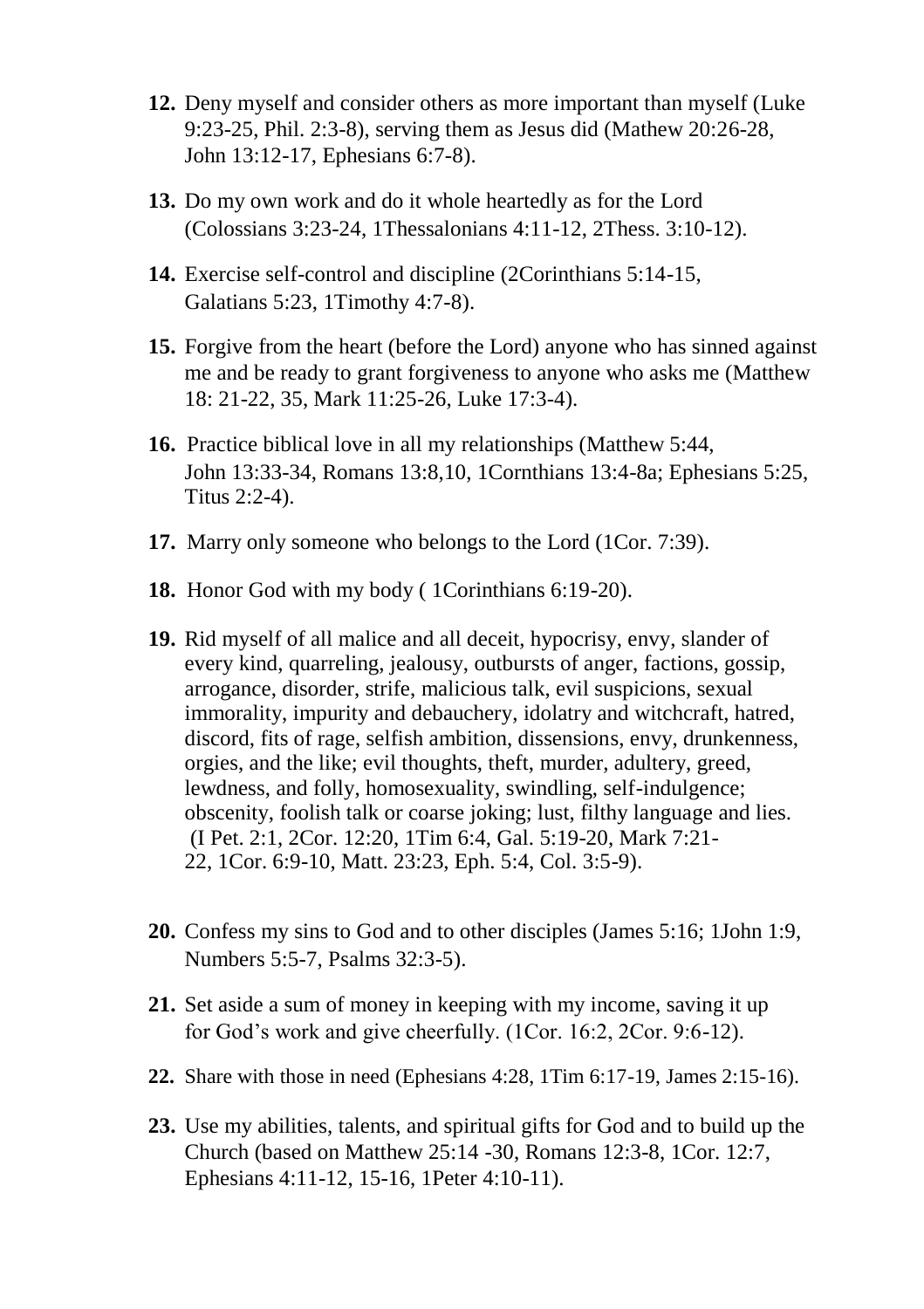- **24.** Obey the leaders and submit to their authority so that their work will be a joy, not a burden (Hebrews 13:17) and
- **25.** Rejoice always, even in the midst of trials (Phil. 4:4, 1Thess. 5:16, James 1:2-4).

#### **As a believing husband, I will:**

- **1.** Love my wife as Christ loved the Church (Ephesians 5:25-33).
- **2.** Live with my wife in an understanding way (1Peter 3:7).
- **3.** Provide for my household (1Timothy5:8).

# **As a believing wife, I will:**

- **1.** Be a helper fit (Suitable) for my husband ( Genesis 2: 18).
- **2.** Respect, love and be submissive to my husband (Eph. 5:22-24, 31,33, Titus 2:4-5, 1Peter 3: 1-6) and
- **3.** Take care of needs in my household ( Prov. 31: 10-27, 1Tim. 5:14, Titus 2:5).

## **As a believing husband/wife team, we will :**

- **1.** Submit to one another ( Ephesians 5:21) and
- **2.** Maintain unity in our relationship with one another (Gen. 2:22-24, Matthew 19:4-6, Ephesians 5:31).

#### **As a believing parent, we will:**

- **1.** Lovingly train our children through instruction, discipline, and example (Deuteronomy 6:6-9, Ephesians 6:4; Titus 2:4) and
- **2.** Avoid exasperating (provoking) our children ( Ephesians 6:4).

# **As a believing child, I will:**

- **1.** Obey my parents while under their authority and training (Eph. 6:1)
- **2.** Honor my parents (Exodus 20:12, Deuteronomy 5:16, Eph. 6:2) and
- **3.** Heed and remember (listen to and take seriously) the teachings of my parents (Proverbs 1:8-9).

# **As a believing employee, I will:**

**1.** Be obedient and submissive to my employer (based on Ephesians 6:5-8, Colossians 3:22, 1Timothy 6:1-2, Titus 2:9; 1Peter 2:18).